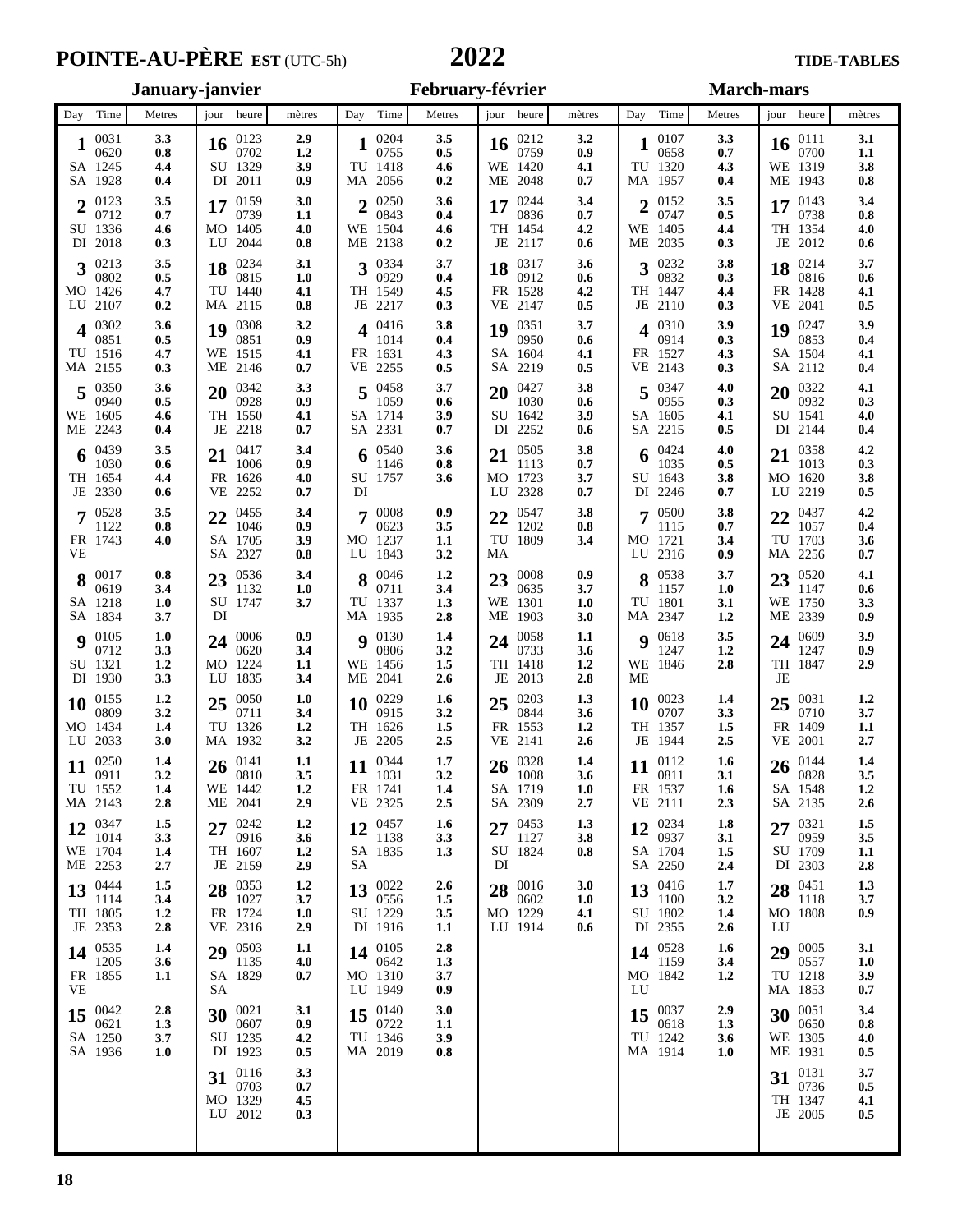# 

# **TABLE DES MARÉES 2022 POINTE-AU-PÈRE HNE**(UTC-5h)

|                                                                               | April-avril                                                                   |                                                                                 | May-mai                                                                       | June-juin                                                                    |                                                                                 |  |  |
|-------------------------------------------------------------------------------|-------------------------------------------------------------------------------|---------------------------------------------------------------------------------|-------------------------------------------------------------------------------|------------------------------------------------------------------------------|---------------------------------------------------------------------------------|--|--|
| Day Time<br>Metres                                                            | jour heure<br>mètres                                                          | Day Time<br>Metres                                                              | jour heure<br>mètres                                                          | Day Time<br>Metres                                                           | jour heure<br>mètres                                                            |  |  |
| 0207<br>4.0<br>0818<br>0.4<br>FR 1426<br>4.1<br>VE 2036<br>0.5                | 0140<br>4.0<br>16<br>0753<br>0.5<br>SA 1359<br>3.9<br>SA 2003<br>0.5          | 0213<br>4.1<br>0840<br>0.5<br>SU 1440<br>3.6<br>DI 2032<br>0.8                  | 0145<br>4.5<br>16<br>0815<br>0.3<br>MO 1417<br>3.7<br>LU 2008<br>0.5          | 0300<br>4.1<br>0939<br>0.8<br>WE 1534<br>3.2<br>ME 2110<br>1.1               | 0301<br>4.7<br>16<br>0942<br>0.3<br>TH 1539<br>3.5<br>JE 2126<br>0.6            |  |  |
| 0242<br>4.1<br>C<br>0857<br>0.3<br>SA 1503<br>4.0<br>SA 2107<br>0.5           | 4.3<br>0215<br>17<br>0833<br>0.3<br>SU 1439<br>4.0<br>DI 2037<br>0.4          | 4.2<br>0247<br>$\mathcal{P}$<br>0916<br>0.5<br>MO 1516<br>3.5<br>LU 2102<br>0.9 | 4.7<br>0227<br>17<br>0901<br>0.2<br>TU 1502<br>3.7<br>MA 2050<br>0.5          | 20336<br>4.0<br>1015<br>0.9<br>TH 1611<br>3.1<br>JE 2145<br>1.2              | 4.7<br>0352<br>17<br>1035<br>0.3<br>FR 1632<br>3.5<br>VE 2218<br>0.7            |  |  |
| $3\frac{0316}{25}$<br>4.1<br>0934<br>0.4<br>SU 1539<br>3.8<br>DI 2136<br>0.7  | 0252<br>4.5<br>18<br>0915<br>0.2<br>MO 1519<br>3.9<br>LU 2114<br>0.4          | 0321<br>4.1<br>3<br>0952<br>0.6<br>TU 1552<br>3.3<br>MA 2132<br>1.0             | 4.7<br>0312<br>18<br>0948<br>0.2<br>WE 1549<br>3.6<br>ME 2135<br>0.6          | 0413<br>3.9<br>3<br>1053<br>1.0<br>FR 1650<br>3.0<br>1.3<br>VE 2222          | 4.5<br>0446<br>18<br>1129<br>0.5<br>SA 1726<br>3.4<br>SA 2314<br>0.9            |  |  |
| 0350<br>4.1<br>1011<br>0.5<br>MO 1615<br>3.5<br>LU 2205<br>0.8                | 0332<br>4.6<br>19<br>0958<br>0.2<br>TU 1602<br>3.7<br>MA 2152<br>0.5          | 0356<br>4.0<br>1028<br>0.8<br>WE 1628<br>3.1<br>ME 2204<br>1.1                  | 0359<br>4.6<br>19<br>1040<br>0.4<br>TH 1640<br>3.4<br>JE 2223<br>0.8          | 0452<br>3.8<br>1133<br>1.1<br>SA 1732<br>2.9<br>SA 2304<br>1.4               | 4.2<br>0541<br>19<br>1225<br>0.7<br>SU 1824<br>3.3<br>DI                        |  |  |
| $5\frac{0424}{100}$<br>4.0<br>1048<br>0.7<br>TU 1651<br>3.3<br>MA 2234<br>1.0 | 4.5<br>0414<br>20<br>1046<br>0.4<br>WE 1649<br>3.5<br>ME 2234<br>0.7          | 3.9<br>0431<br>5<br>1107<br>1.0<br>TH 1707<br>3.0<br>JE 2237<br>1.3             | 0452<br>4,4<br>20<br>1137<br>0.6<br>FR 1735<br>3.2<br>VE 2318<br>1.0          | 0534<br>3.6<br>1218<br>1.2<br>SU 1819<br>2.9<br>DI 2353<br>1.5               | 1.0<br>0017<br>20<br>0639<br>3.9<br>MO 1323<br>0.9<br>LU 1924<br>3.3            |  |  |
| 0459<br>3.8<br>0.9<br>1127<br>WE 1729<br>3.0<br>ME 2305<br>1.2                | 0501<br>4.3<br>1139<br>0.6<br>TH 1740<br>3.2<br>JE 2322<br>1.0                | 3.7<br>0510<br>1.2<br>1151<br>FR 1750<br>2.8<br>VE 2316<br>1.5                  | 0550<br>4.1<br>21<br>1242<br>0.8<br>SA 1838<br>3.1<br>SА                      | 3.5<br>0622<br>1308<br>1.3<br>MO 1913<br>2.8<br>LU                           | 1.2<br>0126<br>0740<br>3.6<br>1.0<br>TU 1419<br>MA 2026<br>3.3                  |  |  |
| 0537<br>3.6<br>1212<br>1.2<br>TH 1811<br>2.7<br>JE 2340<br>1.4                | 0555<br>4.1<br>22<br>1245<br>0.9<br>FR 1842<br>2.9<br>VE                      | 0553<br>3.5<br>1244<br>1.4<br>SA 1842<br>2.6<br>SА                              | 0023<br>1.2<br>22<br>0654<br>3.9<br>SU 1353<br>1.0<br>DI 1949<br>3.0          | 0054<br>1.6<br>7<br>0717<br>3.3<br>TU 1403<br>1.3<br>2.9<br>MA 2012          | 22 $^{0241}_{001}$<br>1.3<br>0846<br>3.3<br>WE 1514<br>1.1<br>ME 2128<br>3.4    |  |  |
| 3.4<br>$8\substack{0622\\121}$<br>1312<br>1.4<br>2.5<br>FR 1905<br>VE         | 0022<br>1.2<br>23<br>0700<br>3.8<br>SA 1407<br>1.1<br>SA 1959<br>2.8          | 0006<br>1.6<br>8<br>0646<br>3.3<br>SU 1351<br>1.5<br>DI 1948<br>2.6             | 1.3<br>0142<br>23<br>0806<br>3.6<br>MO 1503<br>1.1<br>LU 2104<br>3.0          | $8\degree$ 0206<br>1.6<br>0820<br>3.2<br>WE 1457<br>1.3<br>ME 2113<br>3.1    | 1,2<br>$23\frac{0355}{0255}$<br>0953<br>3.1<br>TH 1607<br>1.2<br>JE 2226<br>3.5 |  |  |
| $9^{0026}$<br>1.6<br>0719<br>3.2<br>SA 1440<br>1.6<br>SA 2024<br>2.4          | 0144<br>1.4<br>24<br>0819<br>3.6<br>SU 1533<br>1.1<br>DI 2128<br>2.8          | 1.7<br>0116<br>Q<br>0753<br>3.2<br>MO 1503<br>1.5<br>2.7<br>LU 2104             | 0308<br>1.4<br>24<br>0921<br>3.4<br>TU 1604<br>1.1<br>MA 2211<br>3.2          | 0321<br>1.5<br>Q<br>3.2<br>0927<br>TH 1549<br>1.2<br>JE 2209<br>3.3          | 1.2<br>0502<br>24<br>3.0<br>1057<br>1.3<br>FR 1656<br>VE 2319<br>3.6            |  |  |
| 0143<br>1.8<br>10<br>0839<br>3.1<br>SU 1608<br>1.6<br>DI 2200<br>2.5          | 0320<br>1.5<br>25<br>0946<br>3.5<br>MO 1644<br>1.1<br>LU 2245<br>3.0          | 0246<br>1.7<br>10<br>0911<br>3.1<br>TU 1604<br>1.4<br>MA 2212<br>2.9            | 0424<br>1.3<br>25<br>1031<br>3.4<br>WE 1655<br>1.1<br>ME 2307<br>3.4          | 0429<br>1.3<br>10<br>1031<br>3.2<br>FR 1638<br>1.1<br>VE 2300<br>3.6         | 1.1<br>$25^{0601}$<br>1153<br>3.0<br>SA 1742<br>1.3<br>SА                       |  |  |
| 1.8<br>0331<br>11<br>1008<br>3.1<br>MO 1709<br>1.4<br>LU 2310<br>2.7          | $26^{0443}$<br>1.3<br>1059<br>3.6<br>TU 1737<br>0.9<br>MA 2342<br>3.3         | 0407<br>1.6<br>11<br>1021<br>3.2<br>WE 1652<br>1.3<br>ME 2304<br>3.2            | $26^{0527}$<br>1.1<br>1130<br>3.3<br>TH 1740<br>1.1<br>JE 2353<br>3.7         | 1.1<br>0528<br>11<br>3.3<br>1128<br>SA 1725<br>1.0<br>SA 2348<br>4.0         | 3.7<br>26 $^{0006}_{0000}$<br>0651<br>1.0<br>SU 1241<br>3.0<br>DI 1825<br>1.3   |  |  |
| 0451<br>1.6<br>12<br>1115<br>3.3<br>TU 1752<br>1.2<br>MA 2356<br>3.0          | 0546<br>1.1<br>27<br>1157<br>3.6<br>WE 1820<br>0.8<br>MЕ                      | 0509<br>1.3<br>12<br>3.3<br>1118<br>TH 1733<br>1.1<br>JE 2347<br>3.5            | 0.9<br>0620<br>27<br>1219<br>3.3<br>FR 1819<br>1.1<br>VE                      | 0622<br>0.8<br>12<br>1221<br>3.4<br>SU 1812<br>0.9<br>DI                     | 3.8<br>0050<br>27<br>0735<br>0.9<br>MO 1324<br>3.0<br>LU 1905<br>1.2            |  |  |
| 0547<br>1.3<br>13<br>1204<br>3.5<br>WE 1827<br>1.0<br>МE                      | 28 $^{0026}_{0622}$<br>3.6<br>0637<br>0.8<br>TH 1244<br>3.7<br>JE 1856<br>0.8 | 0600<br>1.0<br>13<br>1206<br>3.5<br>FR 1811<br>0.9<br><b>VE</b>                 | 3.8<br>28 $^{0034}_{0700}$<br>0706<br>0.8<br>SA 1302<br>3.3<br>SA 1855<br>1.0 | 13 $^{0035}_{02}$<br>4.3<br>0712<br>0.5<br>MO 1311<br>3.5<br>LU 1859<br>0.7  | 3.9<br>28 $_{0.015}^{0130}$<br>0815<br>0.9<br>TU 1404<br>3.1<br>MA 1943<br>1.2  |  |  |
| 14 $^{0032}_{0000}$<br>3.3<br>0632<br>1.0<br>TH 1244<br>3.7<br>JE 1859<br>0.8 | 29 0104<br>3.8<br>0722<br>0.6<br>FR 1325<br>3.7<br>VE 1930<br>0.8             | 3.9<br>0026<br>14<br>0646<br>0.7<br>SA 1250<br>3.6<br>SA 1849<br>0.7            | $20$ 0112<br>4.0<br>0747<br>0.7<br>SU 1342<br>3.3<br>DI 1930<br>1.0           | 4.5<br>14 $^{0122}_{022}$<br>0802<br>0.3<br>TU 1359<br>3.5<br>MA 1947<br>0.6 | 29 0209<br>4.0<br>0852<br>0.9<br>WE 1442<br>3.1<br>ME 2019<br>1.1               |  |  |
| 15 $^{0106}_{0211}$<br>3.7<br>0713<br>0.7<br>FR 1322<br>3.8<br>VE 1930<br>0.6 | 0139<br>4.0<br>30<br>0802<br>0.5<br>SA 1403<br>3.7<br>SA 2001<br>0.8          | 0105<br>4.2<br>15<br>0731<br>0.5<br>SU 1333<br>3.7<br>DI 1927<br>0.6            | 0148<br>4.1<br>30<br>0826<br>0.7<br>MO 1420<br>3.3<br>LU 2003<br>$1.1\,$      | 4.7<br>0211<br>15<br>0852<br>0.2<br>WE 1449<br>3.6<br>ME 2035<br>0.6         | 4.0<br>0246<br>30<br>0927<br>0.8<br>TH 1518<br>3.1<br>JE 2055<br>$1.1\,$        |  |  |
|                                                                               |                                                                               |                                                                                 | 0224<br>4.1<br>31<br>0903<br>0.7<br>TU 1457<br>3.2<br>MA 2036<br>1.1          |                                                                              |                                                                                 |  |  |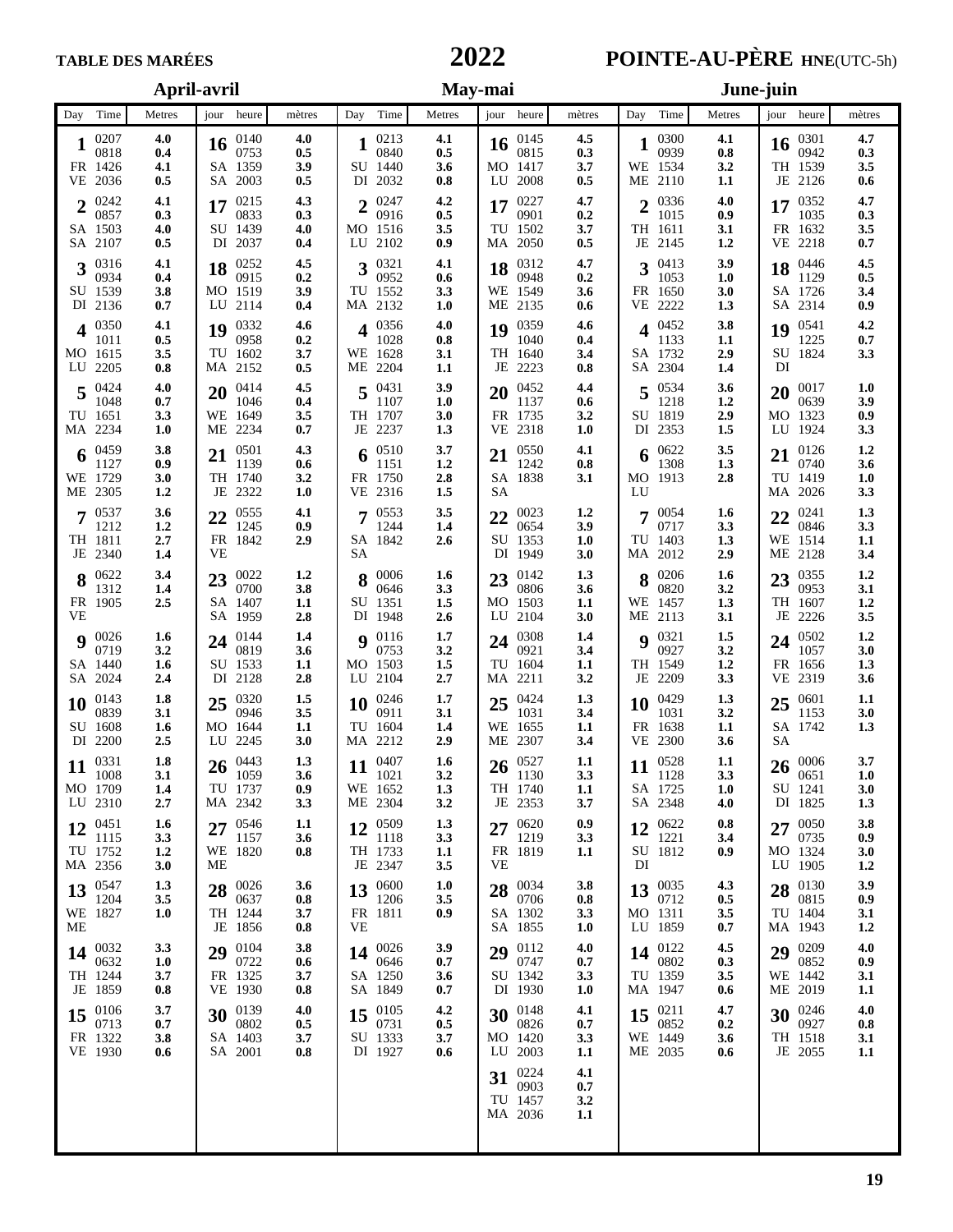### TIDE-TABLES TO THE TABLES

| Day Time<br>Metres                                                    | jour heure<br>mètres                                                            |                                                                                |                                                                      | September-septembre                                                     |                                                                               |  |  |
|-----------------------------------------------------------------------|---------------------------------------------------------------------------------|--------------------------------------------------------------------------------|----------------------------------------------------------------------|-------------------------------------------------------------------------|-------------------------------------------------------------------------------|--|--|
|                                                                       |                                                                                 | Day Time<br>Metres                                                             | jour heure<br>mètres                                                 | Day Time<br>Metres                                                      | jour heure<br>mètres                                                          |  |  |
| 0322<br>4.0<br>1001<br>0.9<br>FR 1555<br>3.1<br>VE 2132<br>1.1        | 0343<br>4.7<br>16<br>1021<br>0.3<br>SA 1617<br>3.6<br>SA 2210<br>0.5            | 0414<br>4.0<br>1037<br>0.8<br>MO 1641<br>3.4<br>LU 2233<br>0.9                 | 0456<br>4.1<br>16<br>1112<br>0.6<br>TU 1721<br>3.8<br>MA 2331<br>0.6 | 0502<br>3.6<br>1<br>1105<br>0.8<br>TH 1723<br>3.8<br>JE 2339<br>0.8     | 3.1<br>0551<br>16<br>1138<br>1.2<br>FR 1807<br>3.5<br>VE                      |  |  |
| 4.0<br>$2^{0359}$<br>1035<br>0.9<br>SA 1631<br>3.1<br>SA 2210<br>1.1  | 4.5<br>0433<br>17<br>1107<br>0.4<br>SU 1707<br>3.6<br>DI 2303<br>0.6            | 3.8<br>0451<br><sub>2</sub><br>1110<br>0.8<br>TU 1718<br>3.4<br>MA 2315<br>1.0 | 3.7<br>0541<br>17<br>1151<br>0.8<br>WE 1805<br>3.7<br>МE             | 3.3<br>0545<br>າ<br>1142<br>0.9<br>FR 1808<br>3.7<br>VЕ                 | 0042<br>1.2<br>17<br>0639<br>2.8<br>SA 1218<br>1.4<br>SA 1859<br>3.3          |  |  |
| 3.9<br>$3^{0436}$<br>0.9<br>1110<br>SU 1710<br>3.1<br>DI 2251<br>1.2  | 4.2<br>0522<br>18<br>1154<br>0.6<br>MO 1756<br>3.6<br>LU 2358<br>0.8            | 0529<br>3.6<br>3<br>1144<br>0.9<br>WE 1758<br>3.5<br>МE                        | 0.9<br>0023<br>18<br>0628<br>3.3<br>TH 1231<br>1.1<br>3.5<br>JE 1853 | 0033<br>1.0<br>3<br>0636<br>3.0<br>SA 1228<br>1.1<br>SA 1902<br>3.6     | 0156<br>1.4<br>18<br>2.5<br>0741<br>SU 1313<br>1.6<br>DI 2008<br>3.1          |  |  |
| 3.8<br>0515<br>4<br>1147<br>1.0<br>MO 1751<br>3.1<br>LU 2336<br>1.3   | 3.8<br>0613<br>19<br>1240<br>0.8<br>TU 1847<br>3.5<br>MA                        | 0002<br>1.1<br>4<br>0613<br>3.4<br>TH 1223<br>1.0<br>JE 1844<br>3.5            | 0123<br>1.2<br>19<br>0721<br>2.9<br>FR 1316<br>1.3<br>VE 1948<br>3.3 | 0143<br>1.2<br>0740<br>2.8<br>SU 1328<br>1.3<br>3.5<br>DI 2009          | 0332<br>1.5<br>19<br>0908<br>2.4<br>MO 1443<br>1.7<br>LU 2135<br>3.1          |  |  |
| 0557<br>3.6<br>1227<br>1.1<br>TU 1836<br>3.1<br>MA                    | 0058<br>1.0<br>20<br>0706<br>3.5<br>WE 1327<br>1.0<br>ME 1941<br>3.4            | 1.2<br>0058<br>0703<br>3.2<br>FR 1308<br>1.1<br>VE 1936<br>3.5                 | 0238<br>1.4<br>20<br>0824<br>2.6<br>SA 1414<br>1.5<br>SA 2055<br>3.2 | 1.2<br>0315<br>0903<br>2.6<br>MO 1450<br>1.4<br>LU 2131<br>3.6          | 1.5<br>0454<br>20<br>1042<br>2.4<br>TU 1616<br>1.7<br>MA 2255<br>3.2          |  |  |
| 0028<br>1.3<br>6<br>3.4<br>0644<br>WE 1310<br>1.1<br>3.2<br>ME 1926   | 0205<br>1.2<br>21<br>0804<br>3.1<br>TH 1418<br>1.2<br>JE<br>2039<br>3.4         | 1.2<br>0205<br>6<br>0804<br>2.9<br>SA 1404<br>1.2<br>SA 2038<br>3.5            | 0405<br>1.4<br>21<br>0944<br>2.5<br>SU 1529<br>1.6<br>DI 2213<br>3.2 | 0445<br>1.1<br>6<br>2.7<br>1032<br>TU 1618<br>1.3<br>3.7<br>MA 2253     | 0550<br>1.3<br>1144<br>2.6<br>WE 1722<br>1.5<br>ME 2351<br>3.4                |  |  |
| 0129<br>1.4<br>0738<br>3.2<br>TH 1359<br>1.2<br>JE 2021<br>3.3        | 0319<br>1.3<br>22<br>0910<br>2.8<br>FR 1513<br>1.4<br>VE 2141<br>3.4            | 0325<br>1.2<br>0918<br>2.8<br>SU 1511<br>1.3<br>DI 2148<br>3.6                 | 0523<br>1.4<br>22<br>1106<br>2.5<br>MO 1644<br>1.6<br>LU 2323<br>3.3 | 0553<br>0.9<br>7<br>1144<br>2.9<br>WE 1731<br>1.1<br>МE                 | 0630<br>1.2<br>22<br>1224<br>2.9<br>TH 1810<br>1.3<br>JE                      |  |  |
| 1.4<br>8 $^{0239}$<br>0840<br>3.1<br>FR 1452<br>1.2<br>VE 2119<br>3.5 | 0434<br>1.3<br>23<br>1021<br>2.7<br>SA 1612<br>1.5<br>SA 2245<br>3.4            | $8^{0447}$<br>1.1<br>1037<br>2.8<br>MO 1624<br>1.2<br>LU 2259<br>3.8           | 1.3<br>0620<br>23<br>1207<br>2.6<br>TU 1744<br>1.5<br>MA             | 0000<br>4.0<br>8<br>0646<br>0.7<br>TH 1239<br>3.2<br>JE 1830<br>0.8     | 0033<br>3.6<br>23<br>0701<br>1.0<br>FR 1258<br>3.1<br>VE 1850<br>1.1          |  |  |
| $9^{0352}$<br>1.3<br>0949<br>3.0<br>SA 1549<br>1.2<br>SA 2219<br>3.7  | 0542<br>1.3<br>24<br>2.7<br>1128<br>SU 1710<br>1.5<br>DI 2344<br>3.5            | 0.9<br>0558<br>Q<br>2.9<br>1148<br>TU 1733<br>1.0<br>МA                        | 3.5<br>0017<br>24<br>0703<br>1.1<br>WE 1252<br>2.8<br>1.3<br>ME 1831 | 0054<br>4.3<br>Q<br>0730<br>0.4<br>FR 1325<br>3.5<br>VE 1922<br>$0.5\,$ | 3.7<br>0108<br>24<br>0729<br>0.9<br>SA 1328<br>3.4<br>SA 1926<br>0.8          |  |  |
| 0502<br>1.1<br>10<br>1057<br>3.0<br>SU 1647<br>1.1<br>DI 2318<br>3.9  | 0638<br>1.2<br>25<br>1224<br>2.7<br>MO 1802<br>1.4<br>LU                        | 0005<br>4.1<br><b>10</b><br>0656<br>0.7<br>WE 1247<br>3.1<br>ME 1834<br>0.8    | 0059<br>3.7<br>25<br>0738<br>1.0<br>TH 1327<br>3.0<br>JE 1912<br>1.1 | 4.4<br>0141<br>10<br>0809<br>0.3<br>SA 1407<br>3.8<br>SA 2009<br>0.3    | 3.9<br>0141<br>25<br>0756<br>0.7<br>SU 1358<br>3.7<br>DI 2001<br>0.6          |  |  |
| 0605<br>0.8<br>11<br>3.1<br>1159<br>MO 1745<br>1.0<br>LU              | 26 $^{0034}_{0722}$<br>3.6<br>0723<br>1.1<br>TU 1309<br>2.8<br>MA 1847<br>1.3   | 0102<br>4.4<br>11<br>0746<br>0.4<br>TH 1339<br>3.4<br>JE 1929<br>0.6           | 3.8<br>0136<br>26<br>0807<br>0.9<br>FR 1359<br>3.2<br>VE 1948<br>0.9 | 4.4<br>0224<br>11<br>0.3<br>0846<br>SU 1447<br>4.0<br>DI 2053<br>0.2    | 3.9<br>0213<br>26<br>0823<br>0.6<br>MO 1429<br>3.9<br>LU 2037<br>0.5          |  |  |
| 4.2<br>0014<br>12<br>0702<br>0.6<br>TU 1256<br>3.2<br>MA 1841<br>0.8  | 3.8<br>0117<br>27<br>0802<br>1.0<br>WE 1348<br>3.0<br>ME 1928<br>1.2            | 0154<br>4.6<br>12<br>0832<br>0.3<br>FR 1426<br>3.6<br>VE 2019<br>0.4           | 0209<br>4.0<br>27<br>0835<br>0.8<br>SA 1431<br>3.4<br>SA 2023<br>0.8 | 0306<br>4.3<br>12<br>0922<br>0.3<br>MO 1526<br>4.1<br>LU 2136<br>0.2    | 4.0<br>0246<br>27<br>0852<br>0.5<br>TU 1501<br>4.0<br>MA 2113<br>0.4          |  |  |
| 0109<br>4.5<br>13<br>0754<br>0.4<br>WE 1348<br>3.4<br>ME 1935<br>0.6  | 3.9<br>28 $_{0.025}^{0.155}$<br>0836<br>0.9<br>TH 1424<br>3.1<br>JE 2005<br>1.1 | 0242<br>4.6<br>13<br>0914<br>0.2<br>SA 1511<br>3.8<br>SA 2108<br>0.3           | 0242<br>4.0<br>28<br>0902<br>0.7<br>SU 1502<br>3.5<br>DI 2059<br>0.7 | 0347<br>4.1<br>13<br>0956<br>0.4<br>TU 1604<br>4.1<br>MA 2219<br>0.4    | 3.9<br>28 $^{0321}_{0022}$<br>0922<br>0.5<br>WE 1535<br>4.1<br>ME 2152<br>0.4 |  |  |
| 0202<br>4.6<br>14<br>0845<br>0.3<br>TH 1439<br>3.5<br>JE 2027<br>0.5  | 29 0231<br>4.0<br>0907<br>0.8<br>FR 1458<br>3.2<br>VE 2042<br>1.0               | 14 $^{0327}$<br>4.6<br>0955<br>0.2<br>SU 1555<br>3.9<br>DI 2155<br>0.3         | 0314<br>4.0<br>29<br>0930<br>0.6<br>MO 1534<br>3.7<br>LU 2135<br>0.6 | 0427<br>3.8<br>14<br>1029<br>0.7<br>WE 1643<br>4.0<br>ME 2302<br>0.6    | 29 0359<br>3.7<br>0955<br>0.6<br>TH 1613<br>4.2<br>JE 2234<br>0.5             |  |  |
| 0253<br>4.7<br>15<br>0933<br>0.2<br>FR 1528<br>3.6<br>VE 2119<br>0.5  | 0305<br>4.0<br>30<br>0937<br>0.8<br>SA 1532<br>3.3<br>SA 2118<br>0.9            | 0412<br>4.4<br>15<br>1034<br>0.4<br>MO 1638<br>3.9<br>LU 2243<br>0.4           | 0348<br>4.0<br>30<br>0959<br>0.6<br>TU 1608<br>3.8<br>MA 2213<br>0.6 | 3.5<br>0508<br>15<br>1103<br>0.9<br>TH 1723<br>3.8<br>JE 2347<br>0.9    | 3.5<br>0439<br>30<br>1031<br>0.7<br>FR 1654<br>4.1<br>VE 2321<br>0.7          |  |  |
|                                                                       | 0339<br>4.0<br>31<br>1006<br>0.8<br>SU 1605<br>3.3<br>DI 2155<br>0.9            |                                                                                | 0424<br>3.8<br>31<br>1031<br>0.7<br>WE 1644<br>3.8<br>ME 2253<br>0.7 |                                                                         |                                                                               |  |  |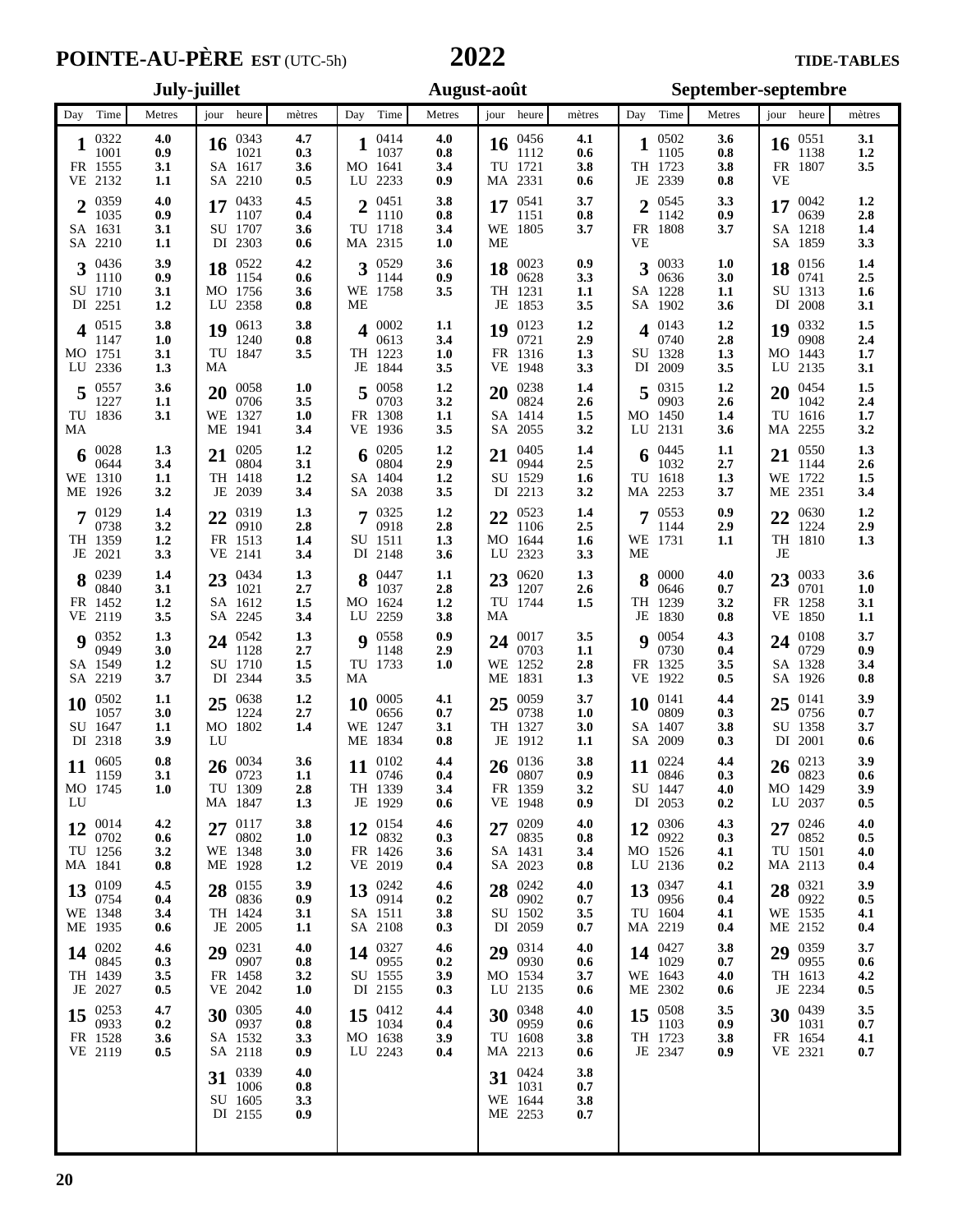### **TABLE DES MARÉES POINTE-AU-PÈRE HNE**(UTC-5h)

#### Day Time Metres jour heure mètres Day Time Metres jour heure mètres Day Time Metres jour heure mètres **October-octobre November-novembre December-décembre**  $1\frac{0525}{1112}$   $0.9$ SA 1741 **3.9** SA 1112 **0.9**  $2^{0018}$   $0.9$ <br>0.9<br>2.9 SU 1202 **1.2** DI 1840 **3.7** 0619 **2.9 3**  $\frac{0136}{0730}$  **1.2** MO 1311 **1.4** LU 1956 **3.5** 0730 **2.7**  $\frac{4}{0000}$   $\frac{0314}{26}$ TU 1447 **1.5** MA 2125 **3.5** 0900 **2.6**  $\frac{5}{1030}$   $\frac{0438}{28}$   $\frac{1.1}{28}$ WE 1619 **1.3** ME 2248 **3.7** 1030 **2.8 6** TH 1729 **1.0** JE 2350 **3.9** 0538 **0.9** 1136 **3.1**  $7^{0625}$  0.7 FR 1824 **0.7** VE 1224 **3.4 8**  $\frac{0040}{0704}$  **4.1** SA 1305 **3.8** SA 1912 **0.5** 0704 **0.5 9**  $\frac{0123}{0740}$  **4.1** SU 1343 **4.0** DI 1956 **0.3** 0740 **0.4 10** MO 1420 **4.2** LU 2037 **0.2** 0204 **4.1** 0814 **0.4**<br>1420 **4.2 11**  $\frac{0243}{0846}$  **4.0** TU 1456 **4.2** MA 2117 **0.3** 0846 **0.5**  $12\begin{array}{l}\n0322 \\
0918\n\end{array}$   $\begin{array}{l}\n3.8 \\
0.6\n\end{array}$ WE 1532 **4.2** ME 2156 **0.4** 0918 **0.6**  $13\substack{0359\\0950}$   $3.6$ TH 1608 **4.0** JE 2236 **0.7** 0950 **0.8**  $14\begin{array}{l}\n0438 \\
1022\n\end{array}$   $\begin{array}{l}\n3.3 \\
1.0\n\end{array}$ FR 1647 **3.8** VE 2318 **0.9** 1022 **1.0**  $15\begin{array}{l}\n0519 \\
1055\n\end{array}$   $\begin{array}{l}\n3.0 \\
13\n\end{array}$ SA 1728 **3.6** SA 1055 **1.3**  $16^{0008}$   $1.2^{0008}$   $27$ SU 1134 **1.5** DI 1818 **3.3** 0605 **2.7 17**  $\frac{0117}{0705}$  **1.5** MO 1226 **1.7** LU 1921 **3.2** 0705 **2.5 18**  $\frac{0247}{0828}$  **1.6** TU 1354 **1.8** MA 2045 **3.1** 0828 **2.4 19**  $\frac{0406}{0959}$  **1.5** WE 1537 **1.8** ME 2209 **3.1** 0959 **2.5 20** TH 1649 **1.6** JE 2310 **3.3** 0502 **1.4** 1103 **2.7 21** 0542 **1.3** FR 1740 **1.3** VE 2355 **3.4** 1145 **3.0** 22  $\frac{0615}{1219}$  1.1 SA 1822 **1.1** SA 1219 **3.3 23** 0033 **3.6** SU 1251 **3.6** DI 1900 **0.8** 0644 **0.9**  $24\frac{0108}{0713}$   $\frac{3.7}{0.8}$ MO 1323 **3.9** LU 1937 **0.6** 0713 **0.8**  $25\begin{array}{ccc} 0.143 & 3.8 \\ 0.743 & 0.7 \end{array}$ TU 1356 **4.2** MA 2015 **0.4** 0743 **0.7 26** 0220 **3.8** WE 1430 **4.4** ME 2054 **0.3** 0816 **0.6 27** 0258 **3.8** TH 1508 **4.5** JE 2135 **0.3** 0850 **0.6 28** 0338 **3.6** FR 1549 **4.4** VE 2220 **0.4** 0928 **0.6 29** SA 1635 **4.3** SA 2311 **0.7** 0423 **3.4** 1008 **0.8 30**  $\frac{0513}{1055}$  **3.2** SU 1728 **4.1** DI 1055 **1.0** 31  $\frac{0014}{0612}$  0.9 MO 1152 **1.2** LU 1831 **3.8** 0612 **2.9 1** TU 1310 **1.4** MA 1948 **3.6** 0134 **1.1** 0726 **2.8**  $2^{0301}$   $1.1$ <br> $2.8$ WE 1447 **1.4** ME 2114 **3.5** 0853 **2.8 3**  $\frac{0414}{1014}$  **1.1** TH 1613 **1.3** JE 2230 **3.6** 1014 **3.0**<br>1613 **1.3 4** 0509 **0.9** FR 1719 **1.0** VE 2331 **3.7** 1114 **3.3 5** SA 1813 **0.8** SA 0554 **0.8** 1200 **3.6**  $\begin{array}{ccc} 6 & 0020 & 3.7 \\ 0633 & 0.7 \end{array}$ SU 1241 **3.9** DI 1859 **0.6** 0633 **0.7**  $7^{0104}_{0708}$   $3.8^{07}$ MO 1318 **4.1** LU 1942 **0.4** 0708 **0.7 8**  $\frac{0144}{0742}$  **3.7** TU 1354 **4.2** MA 2022 **0.4** 0742 **0.7 9**  $\frac{0222}{0815}$  **3.6** WE 1430 **4.3** ME 2100 **0.5** 0815 **0.8**  $10^{0259}_{0847}$   $3.5^{08}$ TH 1506 **4.2** JE 2138 **0.6** 0847 **0.9**  $11^{0337}$   $3.4$ FR 1543 **4.1** VE 2217 **0.8** 0920 **1.0**  $12^{0415}$   $3.2^{0415}$   $11$ SA 1621 **3.9** SA 2258 **1.0** 0953 **1.1 13**  $\frac{0455}{1027}$  **3.0** SU 1701 **3.7** DI 2344 **1.2** 1027 **1.3 14** MO 1747 **3.5** LU 0540 **2.8** 1107 **1.5**<br>1747 **3.5**  $15\begin{array}{l}\n0.039 \\
0.633\n\end{array}$   $\begin{array}{l}\n1.4 \\
2.7\n\end{array}$ TU 1158 **1.6** MA 1841 **3.3** 0633 **2.7 16** WE 1310 **1.8** ME 1949 **3.1** 0147 **1.5** 0740 **2.6 17**  $\frac{0257}{0855}$  **1.5** TH 1441 **1.8** JE 2105 **3.1** 0855 **2.7**  $18^{0355}$   $1.5$ <br> $2.8$ FR 1559 **1.6** VE 2213 **3.1** 1001 **2.8 19**  $\frac{0441}{1052}$  **1.4** SA 1659 **1.4** SA 2308 **3.2** 1052 **3.1 20** SU 1749 **1.1** DI 2353 **3.4** 0519 **1.2** 1133 **3.4 21** MO 1833 **0.9** LU 0555 **1.0** 1211 **3.8**  $22^{0035}$  3.5 TU 1248 **4.1** MA 1915 **0.6** 0631 **0.9 23**  $\frac{0115}{0707}$  **3.6** WE 1326 **4.4** ME 1956 **0.4** 0707 **0.8 24** 0156 **3.6** TH 1406 **4.5** JE 2039 **0.3** 0746 **0.7 25** 0239 **3.6** FR 1449 **4.6** VE 2125 **0.3** 0827 **0.6**  $26\substack{0324 \ 0910}$  3.6 SA 1535 **4.6** SA 2214 **0.4** 0910 **0.6 27** 0412 **3.4** SU 1626 **4.5** DI 2308 **0.6** 0957 **0.7 28** 0506 **3.3** MO 1721 **4.2** LU 1050 **0.9**  $29^{0010}$  0.8 TU 1151 **1.1** MA 1823 **4.0** 0606 **3.1 30**  $\frac{0118}{0714}$  **0.9** WE 1306 **1.3** ME 1933 **3.7** 0714 **3.0 1** TH 1432 **1.3** JE 2047 **3.5** 0229 **1.0** 0828 **3.1**  $2^{0333}$   $1.1$ <br>0939 32 FR 1553 **1.2** VE 2201 **3.4** 0939 **3.2 3**  $\frac{0428}{1040}$  **1.1** SA 1702 **1.1** SA 2305 **3.3** 1040 **3.4**<br>1702 **1.1 4** 0516 **1.1** SU 1759 **0.9** DI 2358 **3.3** 1130 **3.7 5** MO 1848 **0.8** LU 0559 **1.0** 1214 **3.9**  $\begin{matrix}6 & 0045 \\ 0638 & 10\end{matrix}$ TU 1255 **4.0** MA 1932 **0.7** 0638 **1.0**  $7^{0126}_{0715}$  3.3 WE 1334 **4.1** ME 2012 **0.6** 0715 **1.0 8**  $\frac{0205}{0751}$  **3.3** TH 1412 **4.2** JE 2051 **0.7** 0751 **1.0 9** 0243 **3.3** FR 1449 **4.1** VE 2128 **0.7** 0826 **1.0**  $10^{0321}$  3.2 SA 1526 **4.1** SA 2205 **0.8** 0900 **1.1**  $11^{0358}$   $3.1$ SU 1603 **4.0** DI 2242 **1.0** 0935 **1.1 12**  $\frac{0437}{1011}$  **3.0** MO 1642 **3.8** LU 2321 **1.1** 1011 **1.2**  $13^{0517}$   $2.9$ TU 1722 **3.6** MA 1051 **1.3**  $14\substack{0002 \ 0602}$   $1.2\phantom{0}$ WE 1137 **1.5** ME 1807 **3.5** 0602 **2.9**  $15\begin{array}{l}\n0.048 \\
0.652\n\end{array}$   $\begin{array}{l}\n1.3 \\
2.9\n\end{array}$ TH 1233 **1.6** JE 1858 **3.3** 0652 **2.9 16** FR 1342 **1.6** VE 1958 **3.1** 0139 **1.4** 0748 **2.9**  $17^{0233}_{0849}$   $1.4^{14}_{30}$ SA 1459 **1.6** SA 2105 **3.0** 0849 **3.0**  $18^{0326}_{0948}$   $1.4$ SU 1611 **1.4** DI 2211 **3.0** 0948 **3.2 19** 0417 **1.3** MO 1713 **1.2** LU 2311 **3.1** 1041 **3.5**<br>1713 **1.2 20** TU 1807 **1.0** MA 0505 **1.2** 1130 **3.8**  $21^{0003}_{0552}$   $3.2^{0003}_{10}$ WE 1216 **4.1** ME 1856 **0.7** 0552 **1.0 22** TH 1303 **4.4** JE 1943 **0.5** 0052 **3.3** 0638 23  $\frac{0139}{0725}$  3.4 FR 1350 **4.6** VE 2030 **0.3** 0725 **0.7 24** 0226 **3.5** SA 1438 **4.7** SA 2118 **0.3** 0813 **0.6**  $25\begin{array}{l}\n0314 \\
0901\n\end{array}$  3.5 SU 1528 **4.7** DI 2208 **0.3** 0901 **0.5**  $26^{0404}_{0952}$   $3.5^{0404}_{0.6}$ MO LU 2258 **0.4** 0952 **0.6** 1619 **4.6 27** 0456 **3.5** TU 1711 **4.4** MA 2351 **0.6** 1045 **0.7 28** WE 1806 **4.1** ME 0550 **3.4** 1143 **0.9 29** 0045 **0.8** TH 1249 **1.0** JE 1905 **3.7** 0648 **3.4 30**  $\frac{0141}{0749}$  **0.9** FR 1403 **1.2** VE 2010 **3.4** 0749 **3.3 31**  $\frac{0239}{0852}$  **1.1** SA 1522 **1.2** SA 2120 **3.1**0852 **3.4**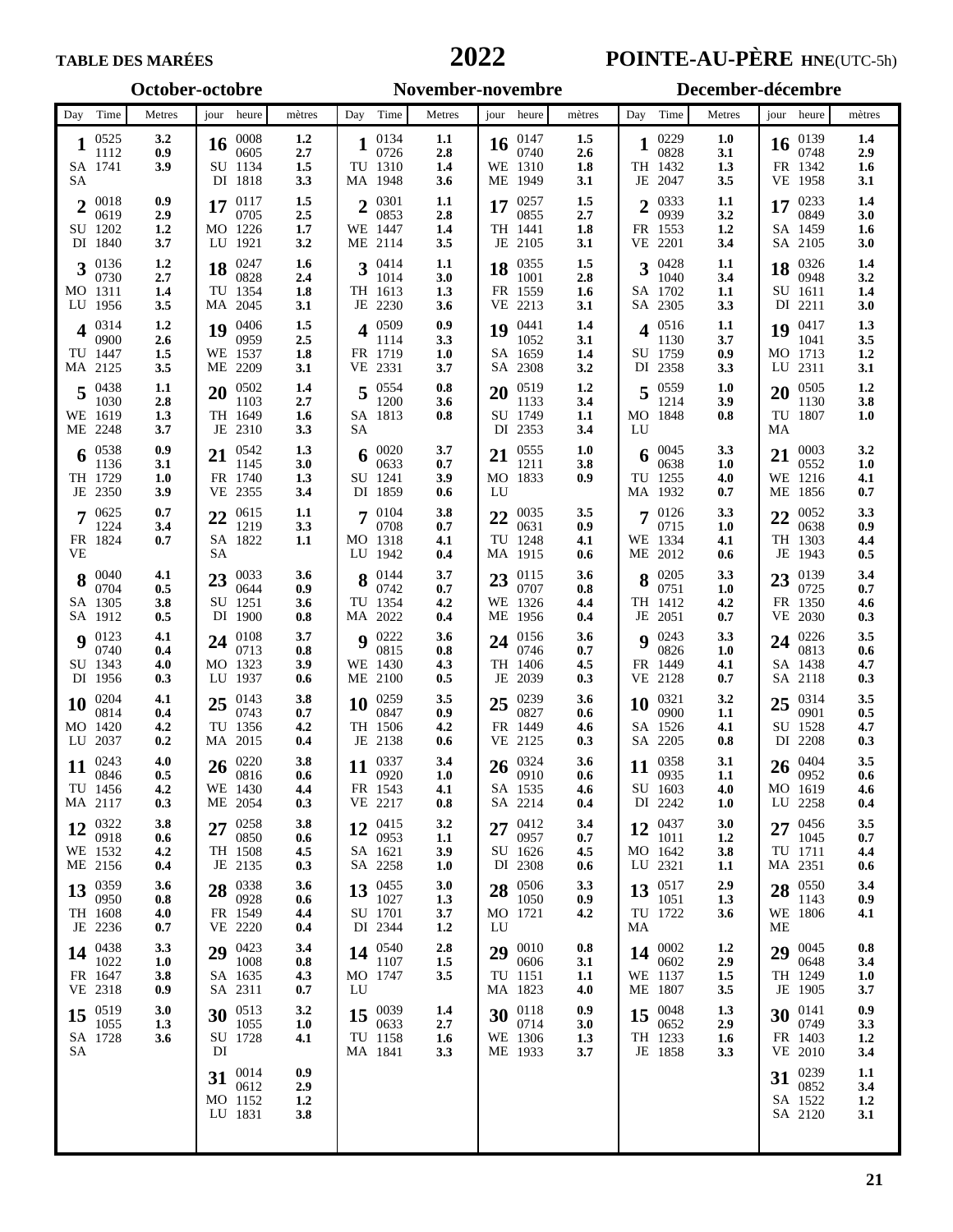#### **SAINT-JEAN-PORT-JOLI**

| January-janvier                                |                              |                                                     |                          | February-février                                  |                          |                                                 | <b>March-mars</b>               |                                          |                          |                                              |                                |
|------------------------------------------------|------------------------------|-----------------------------------------------------|--------------------------|---------------------------------------------------|--------------------------|-------------------------------------------------|---------------------------------|------------------------------------------|--------------------------|----------------------------------------------|--------------------------------|
| Day Time                                       | Metres                       | jour heure                                          | mètres                   | Day Time                                          | Metres                   | jour heure                                      | mètres                          | Day Time                                 | Metres                   | jour heure                                   | mètres                         |
| 0315<br>0920<br>SA 1526<br>SA 2214             | 4.5<br>0.8<br>5.7<br>0.4     | 0417<br>16<br>1003<br>SU 1616<br>DI 2252            | 4.2<br>1.2<br>5.1<br>0.8 | 0448<br>1052<br>TU 1658<br>MA 2340                | 4.7<br>0.6<br>5.9<br>0.4 | 0500<br>16<br>1058<br>WE 1702<br>ME 2335        | 4.6<br>0.9<br>5.5<br>0.6        | 0349<br>0951<br>TU 1559<br>MA 2236       | 4.6<br>0.9<br>5.6<br>0.5 | 0357<br>16<br>0956<br>WE 1601<br>ME 2229     | 4.5<br>1.1<br>5.2<br>0.8       |
| 0409<br>$\gamma$<br>1012<br>SU 1618<br>DI 2306 | 4.6<br>0.7<br>5.9<br>0.3     | 0452<br>17<br>1041<br>MO 1651<br>LU 2328            | 4.3<br>1.1<br>5.3<br>0.7 | 0533<br><sub>2</sub><br>1140<br>WE 1744<br>МE     | 4.9<br>0.5<br>5.9        | 0530<br>17<br>1134<br>TH 1735<br>JE             | 4.8<br>0.7<br>5.6               | 0434<br>↑<br>1041<br>WE 1646<br>ME 2319  | 4.9<br>0.6<br>5.7<br>0.4 | 0428<br>17<br>1035<br>TH 1635<br>JE 2302     | 4.8<br>0.8<br>5.4<br>0.6       |
| 0458<br>3<br>1102<br>MO 1708<br>LU 2355        | 4.7<br>0.6<br>6.0<br>0.3     | 0524<br>18<br>1117<br>TU 1724<br>MA                 | 4.4<br>0.9<br>5.4        | $3^{0023}$<br>0615<br>TH 1225<br>JE 1827          | 0.3<br>5.1<br>0.5<br>5.8 | 0007<br>18<br>0559<br>FR 1211<br>VE 1809        | 0.5<br>5.0<br>0.6<br>5.6        | 0514<br>3<br>1126<br>TH 1727<br>JE 2357  | 5.1<br>0.5<br>5.7<br>0.4 | 0458<br>18<br>1113<br>FR 1709<br>2335<br>VE. | 5.1<br>0.6<br>5.5<br>0.5       |
| 0546<br>4<br>1151<br>TU 1757<br>MA             | 4.8<br>0.6<br>6.0            | 0002<br>19<br>0555<br>WE 1152<br>ME 1757            | 0.7<br>4.5<br>0.9<br>5.5 | 0103<br>4<br>0657<br>FR 1310<br>VE 1910           | 0.4<br>5.1<br>0.5<br>5.6 | 0039<br>19<br>0632<br>SA 1248<br>SA 1844        | 0.5<br>5.1<br>0.5<br>5.5        | 0552<br>1208<br>FR 1806<br>VE            | 5.3<br>0.4<br>5.7        | 0529<br>19<br>1150<br>SA 1744<br>SА          | 5.4<br>0.5<br>5.6              |
| 0042<br>0633<br>WE 1239<br>ME 1845             | 0.4<br>4.8<br>0.6<br>5.9     | 0034<br>20<br>0626<br>TH 1228<br>JE 1831            | 0.6<br>4.6<br>0.8<br>5.5 | $5\frac{0142}{075}$<br>0738<br>SA 1354<br>SA 1953 | 0.5<br>5.1<br>0.6<br>5.3 | 0112<br>20<br>0707<br>SU 1326<br>DI 1922        | 0.4<br>5.2<br>0.5<br>5.3        | 0033<br>0629<br>SA 1248<br>SA 1844       | 0.4<br>5.4<br>0.5<br>5.5 | 0008<br>20<br>0602<br>SU 1228<br>DI 1820     | 0.5<br>5.6<br>0.4<br>5.5       |
| 0128<br>6<br>0720<br>TH 1328<br>JE 1933        | 0.5<br>4.8<br>0.7<br>5.6     | 0107<br>21<br>0700<br>FR 1306<br>VE 1908            | 0.6<br>4.7<br>0.8<br>5.4 | 0220<br>0821<br>SU 1439<br>DI 2039                | 0.7<br>5.0<br>0.8<br>4.9 | 0147<br>21<br>0746<br>MO 1408<br>LU 2005        | 0.5<br>5.2<br>0.6<br>5.0        | 0107<br>6<br>0705<br>SU 1327<br>DI 1923  | 0.5<br>5.4<br>0.6<br>5.2 | 0042<br>21<br>0638<br>MO 1307<br>1859<br>LU  | 0.5<br>5.7<br>0.4<br>5.3       |
| 0214<br>0809<br>FR 1418<br>VE 2023             | 0.6<br>4.8<br>0.9<br>5.3     | 0142<br>22<br>0737<br>SA 1346<br>SA 1947            | 0.6<br>4.7<br>0.8<br>5.2 | 0300<br>7<br>0906<br>MO 1529<br>LU 2129           | 0.9<br>4.8<br>1.0<br>4.4 | 0225<br>22<br>0829<br>TU 1455<br>MA 2054        | 0.6<br>5.2<br>0.7<br>4.7        | 0140<br>0742<br>MO 1407<br>LU 2003       | 0.7<br>5.3<br>0.7<br>4.8 | 0118<br>22<br>0718<br>TU 1350<br>MA 1944     | 0.5<br>5.7<br>0.5<br>5.0       |
| 0300<br>0900<br>SA 1513<br>SA 2117             | 0.8<br>4.7<br>1.0<br>4.9     | 23 $^{0218}_{0212}$<br>0817<br>SU 1430<br>DI 2031   | 0.6<br>4.7<br>0.8<br>5.0 | 8 $^{0343}$<br>0956<br>TU 1628<br>MA 2227         | 1.2<br>4.6<br>1.3<br>4.0 | 0308<br>23<br>0919<br>WE 1551<br>ME 2151        | 0.8<br>5.1<br>0.9<br>4.3        | 0214<br>8<br>0822<br>TU 1449<br>MA 2047  | 0.9<br>5.1<br>1.0<br>4.4 | 0156<br>23<br>0802<br>WE 1438<br>ME 2034     | 0.7<br>5.5<br>0.7<br>4.6       |
| 0350<br>Q<br>0955<br>SU 1613<br>DI 2217        | 1.0<br>4.6<br>1.2<br>4.5     | 0258<br>24<br>0902<br>MO 1519<br>LU 2121            | 0.7<br>4.7<br>0.9<br>4.7 | $9^{0434}$<br>1054<br>WE 1741<br>ME 2340          | 1.5<br>4.5<br>1.4<br>3.7 | 0400<br>24<br>1018<br>TH 1701<br>JE 2301        | 1.1<br>5.0<br><b>1.0</b><br>4.0 | 0248<br>Q<br>0905<br>WE 1538<br>ME 2138  | 1.2<br>4.8<br>1.3<br>4.0 | 0241<br>24<br>0854<br>TH 1535<br>JE 2134     | 1.0<br>5.3<br>0.9<br>4.2       |
| 0443<br>10<br>1054<br>MO 1721<br>LU 2325       | 1.2<br>4.5<br>1.3<br>4.2     | 0344<br>25<br>0954<br>TU 1617<br>MA 2220            | 0.8<br>4.7<br>1.0<br>4.4 | 0539<br>10<br>1201<br>TH 1859<br>JE               | 1.7<br>4.3<br>1.4        | 0507<br>25<br>1127<br>FR 1825<br>VE             | 1.4<br>4.9<br>1.1               | 0329<br>10<br>0956<br>TH 1643<br>JE 2242 | 1.6<br>4.5<br>1.5<br>3.6 | 0335<br>25<br>0956<br>FR 1650<br>VE 2249     | 1.3<br>5.1<br>1.2<br>3.9       |
| 0542<br>11<br>1158<br>TU 1833<br>MA            | 1.3<br>4.4<br>1.3            | $26\frac{0438}{1022}$<br>1052<br>WE 1727<br>ME 2327 | 1.0<br>4.8<br>1.0<br>4.2 | 0103<br>11<br>0652<br>FR 1313<br>VE 2007          | 3.6<br>1.8<br>4.4<br>1.4 | 0024<br>26<br>0628<br>SA 1244<br>SA 1945        | 3.9<br>1.5<br>4.9<br>1.0        | 0425<br>11<br>1059<br>FR 1809<br>VЕ      | 1.9<br>4.3<br>1.6        | 0449<br>26<br>1110<br>SA 1815<br>SA          | 1.6<br>4.9<br>1.2              |
| 0039<br>12<br>0643<br>WE 1302<br>ME 1940       | 3.9<br>1.4<br>4.5<br>1.2     | 0542<br>27<br>1157<br>TH 1844<br>JE                 | 1.2<br>4.9<br>1.0        | 0217<br>12<br>0759<br>SA 1418<br>SA 2103          | 3.7<br>1.7<br>4.5<br>1.2 | 27 $^{0147}_{02}$<br>0746<br>SU 1359<br>DI 2052 | 4.0<br>$1.4\,$<br>5.1<br>0.8    | 0008<br>12<br>0551<br>SA 1216<br>SA 1927 | 3.5<br>2.0<br>4.2<br>1.6 | 0016<br>27<br>0618<br>SU 1233<br>DI 1931     | 3.9<br>1.6<br>4.9<br>1.1       |
| 0149<br>13<br>0741<br>TH 1401<br>JE 2039       | 3.9<br>1.5<br>4.6<br>$1.1\,$ | 28 $^{0042}_{0000}$<br>0652<br>FR 1305<br>VE 1959   | 4.0<br>1.2<br>5.0<br>0.9 | 0312<br>13<br>0854<br>SU 1510<br>DI 2149          | 3.9<br>1.5<br>4.8<br>1.0 | 0256<br>28<br>0854<br>MO 1505<br>LU 2148        | 4.2<br>$1.1\,$<br>5.4<br>0.7    | 0136<br>13<br>0719<br>SU 1335<br>DI 2027 | 3.5<br>2.0<br>4.4<br>1.4 | 0139<br>28<br>0739<br>MO 1352<br>LU 2035     | 4.1<br>1.5<br>5.0<br>0.9       |
| 0248<br>14<br>0834<br>FR 1452<br>VE 2130       | 3.9<br>1.4<br>4.8<br>1.0     | $29\degree^{0157}$<br>0800<br>SA 1411<br>SA 2104    | 4.1<br>1.2<br>5.3<br>0.7 | 14 $^{0355}$<br>0940<br>MO 1553<br>LU 2228        | 4.1<br>1.3<br>5.0<br>0.9 |                                                 |                                 | 0238<br>14<br>0823<br>MO 1436<br>LU 2114 | 3.8<br>1.7<br>4.6<br>1.2 | $29^{0243}$<br>0845<br>TU 1455<br>MA 2127    | 4,4<br>1.2<br>5.2<br>$\bf 0.8$ |
| 0337<br>15<br>0921<br>SA 1537<br>SA 2214       | 4.1<br>1.3<br>4.9<br>0.9     | 0304<br>30<br>0903<br>SU 1513<br>DI 2202            | 4.3<br>1.0<br>5.5<br>0.5 | 0429<br>15<br>1021<br>TU 1629<br>MA 2303          | 4.4<br>1.1<br>5.3<br>0.8 |                                                 |                                 | 0322<br>15<br>0914<br>TU 1522<br>MA 2154 | 4.2<br>1.4<br>4.9<br>1.0 | 0333<br>30<br>0940<br>WE 1547<br>ME 2212     | 4.8<br>0.9<br>5.4<br>0.6       |
|                                                |                              | 0359<br>31<br>0959<br>MO 1608<br>LU 2254            | 4.5<br>0.8<br>5.8<br>0.4 |                                                   |                          |                                                 |                                 |                                          |                          | 0415<br>31<br>1027<br>TH 1630<br>JE 2252     | 5.1<br>0.6<br>5.4<br>0.6       |
|                                                |                              |                                                     |                          |                                                   |                          |                                                 |                                 |                                          |                          |                                              |                                |